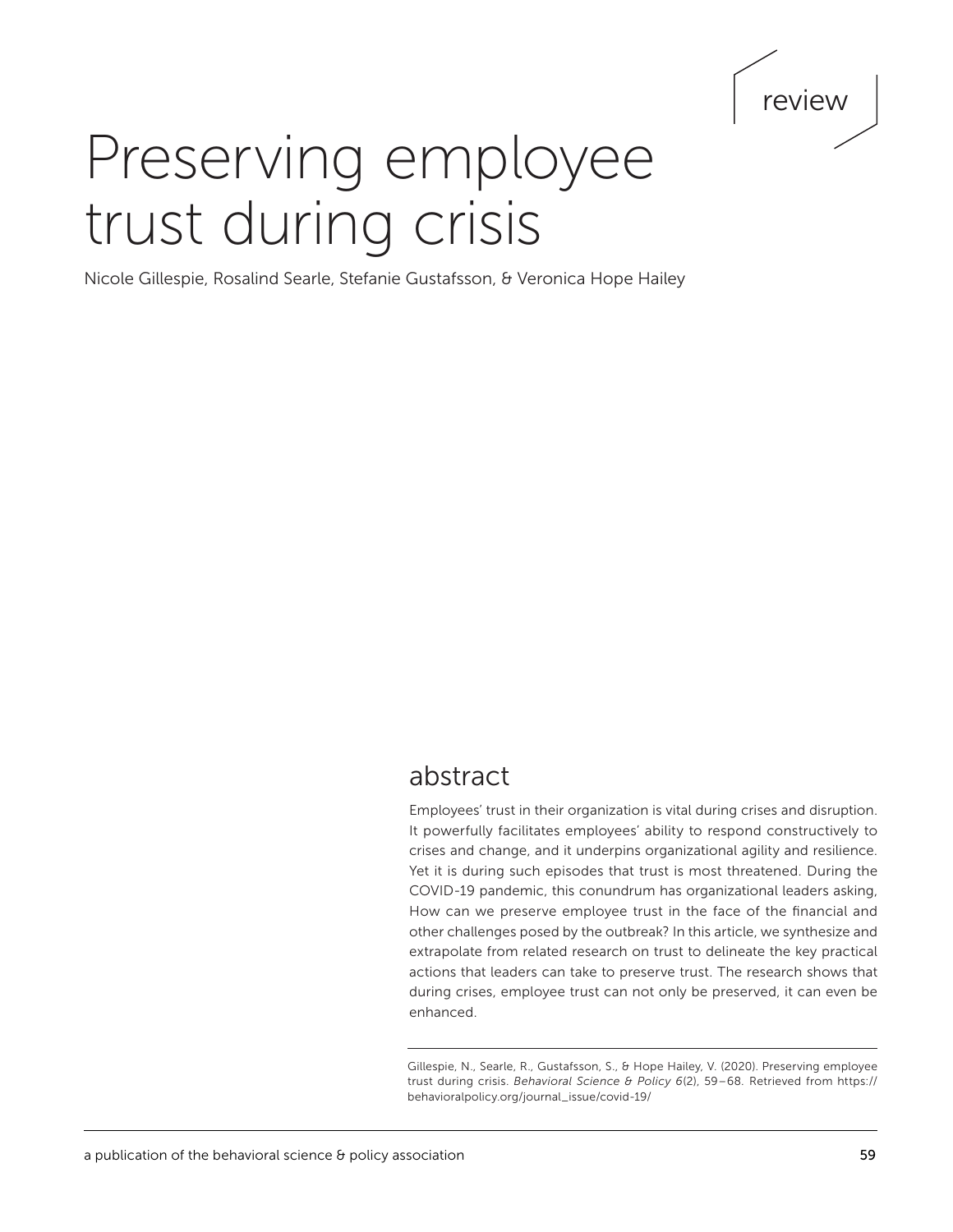mployee trust is an important resource for organizations. Research shows that trust facilitates cooperation and effective coordination, strengthens employee commitment and effort, increases the quality of problem solving and knowledge sharing, and enhances innovation and performance.<sup>1-4</sup> Although trust is always important in organizations, it becomes particularly vital during crises and disruption. In times of change, trust powerfully facilitates the ability of employees at all levels of an organization to navigate through and respond constructively to disruptions, and it underpins the organization's ability to be agile and resilient.5–8

Yet it is during crises and disruption—when trust is most required—that it is also more likely to be lost. The COVID-19 pandemic is posing just such a threat. It is requiring organizational leaders and policymakers to make rapid, largescale changes to both sustain organizational viability and maintain the flexibility and ability to later scale up and rapidly return to their core business once the pandemic passes. To ensure organizational survival, they are having to make tough and unpopular decisions, such as to cut pay and work hours and lay off workers temporarily or permanently. The uncertainty and unpredictability of the pandemic has jolted employees out of their familiar ways, including their habitual trust of their employers, and has heightened their sense of vulnerability.<sup>9</sup> In such a context, employees need and seek reassurance from their employer that their continued trust is deserved.

This response raises the very practical question that many leaders and policymakers are currently grappling with: How can employee trust be preserved during this time of crisis and disruption? We answer this question by drawing on decades of our own research on building, preserving, and repairing organizational trust in contexts of crises, disruption, and change, 10-16 as well as on the broader body of behavioral science research in this domain. With respect to our own work, we particularly extract lessons from recent research identifying the practices that during the global financial crisis of 2009 differentiated organizations that successfully preserved employee trust from those that lost trust.9 From this rich and extensive evidence base, we extrapolate the key practical actions that leaders and managers can take to preserve employee trust during the COVID-19 crisis. These practices are summarized in the box *Practices for Preserving Employee Trust During Crises*.

## How Do the Practices Preserve Trust?

Collectively, the practices we recommend shore up trust through two primary mechanisms. First, they reassure employees that the organization will continue to be trustworthy and behave predictably in how it responds to the crisis and treats its employees. Trustworthiness is a multifaceted concept comprising three key components: benevolence, integrity, and ability.17,18 The practices we recommend address all three components to varying extents. Benevolence is demonstrated by putting people first and treating them with care and humanity throughout the crisis and in the course of any organizational changes it necessitates. Integrity is demonstrated by openly and honestly sharing information and living the organization's shared values. Ability is demonstrated by devising and implementing strategies for navigating the crisis effectively. When employees have confidence in the organization's benevolence, integrity, and ability, trust follows; $13$  of the three components, benevolence is the most critical.19

Second, the practices reduce employees' perception of vulnerability by decreasing the uncertainty felt as a result of the crisis. This is accomplished by involving employees in decisions and changes that affect them, giving them a sense of control, and emphasizing the values and purpose of the organization and other familiar foundations of trust that already exist in the organization.<sup>9</sup> Involvement in decisionmaking and the transparency that accompanies it reassure employees that their organizations will not blindside them.

In the text that follows and in the box *Practices for Preserving Employee Trust During Crises*, we group practice recommendations into three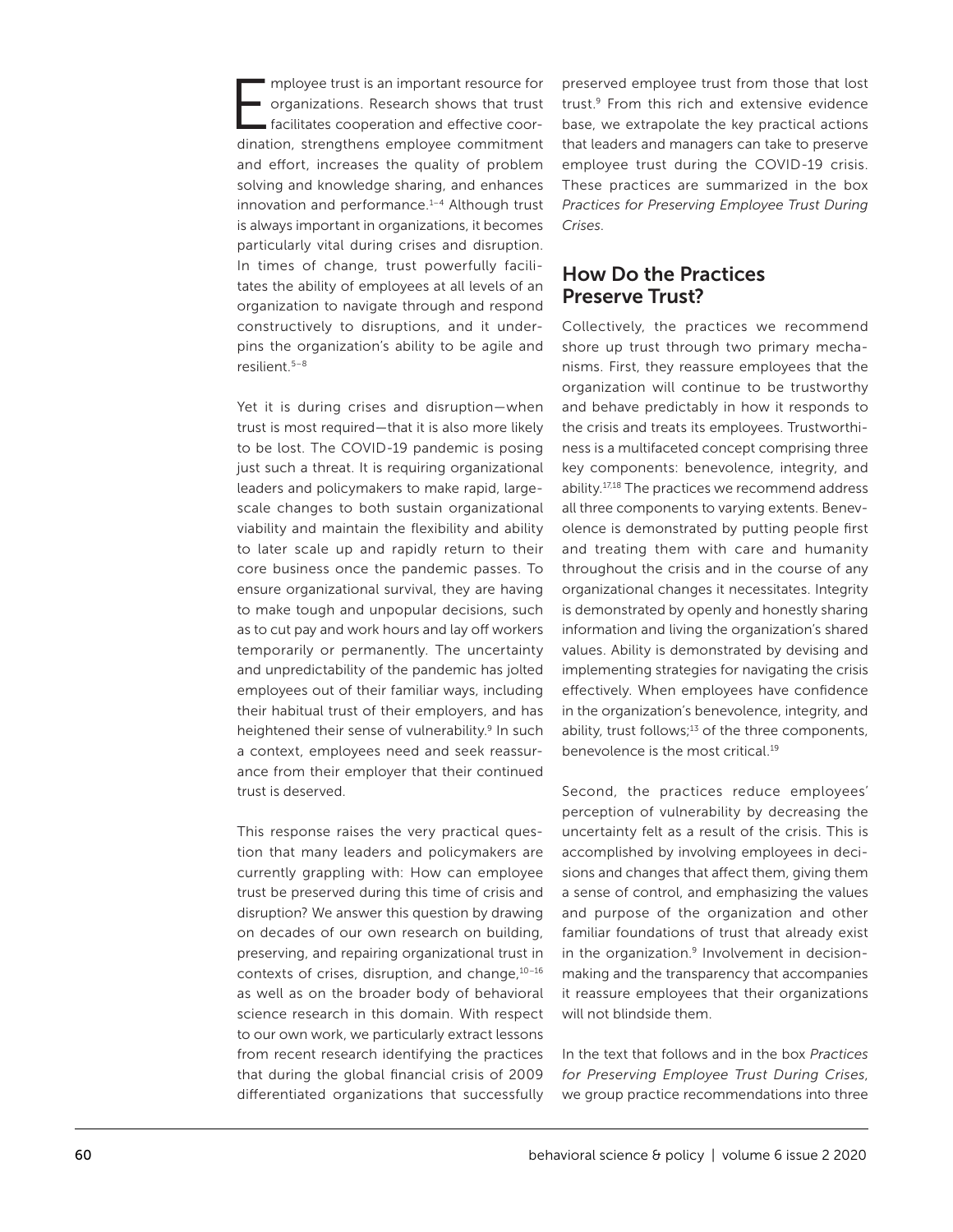## Practices for Preserving Employee Trust During Crises

#### Practice 1: Build a mental bridge to the future, founded on core values and purpose

- *Develop a shared understanding of how the organization will navigate the crisis.*
	- Communicate the organization's current situation and challenges.
	- Communicate the changes required to effectively navigate these challenges.
	- Explain why the changes are necessary and how they will lead to a positive future.
	- Explain how the changes will protect the organization's core values and purpose.
	- Clarify the collective priorities and how these will help navigate the crisis.
- *Communicate changes in a timely, open, honest, and respectful manner throughout the crisis.*
	- Be up-front and authentic about required changes and the likely effects on employees.
	- Create ample two-way communication opportunities for employee questions and concerns to be openly raised and discussed (such as by holding town halls and Q and A sessions).
	- Be transparent and share relevant information across all levels of the organization. – Plan communication messaging, timing, and channels to ensure consistency and minimize
	- rumors.
	- Ensure senior leaders are accessible, visible, and active in delivering communications.
	- Create reliable and consistent communication structures (for instance, by giving frequent briefings about developments and changes).
- *Draw on and reinforce established foundations of trust throughout the crisis (for example, values and purpose).*
	- Identify and reinforce the organizational values, purpose, relationships, practices, structures, and processes that built and sustained employee trust before the crisis.
	- Serve as a role model of behavior that demonstrates organizational values.
	- Use symbols, stories, and language to reinforce and amplify values and purpose.
	- Draw on shared identities to build unity and solidarity during the crisis.

Overall result: Shift employee mindset from "the future is uncertain and unpredictable" to "I understand what is going on, how we are navigating this crisis, and how the changes will help protect our organization in the future."

#### Practice 2: Care for and support employees emotionally and practically

- *Demonstrate care and concern for employees.*
	- Acknowledge the difficulties and challenges that employees face (such as fear about future and anxiety about their job situation).
	- Prioritize the health and safety of employees and their families.
	- Listen to and address employee concerns and needs.
	- Promote and support collective efforts to help employees support one another.
- *Help employees to emotionally cope with the crisis.*
	- Create safe, supportive spaces, structures, and mechanisms that enable employees to work through difficult emotions (for instance, by taking the time for personal conversations).
	- Provide a variety of support mechanisms to help employees develop their coping capabilities, well-being, and mental health (such as employee assistance programs, well-being initiatives, and one-on-one or small group conversations).
- *Support line and middle managers in efforts to care for their direct reports.*
	- Ensure all employees—including managers—have a clear point of contact and support through the crisis.
	- Equip line and middle managers with the knowledge and tools to support their people.
	- Encourage line and middle managers to proactively and regularly connect with and support their direct reports, either virtually or face to face.
- *Protect jobs as much as possible.*
	- Develop and implement proactive strategies to protect jobs (such as collective cost cutting, partial pay cuts, and reduced work hours).
	- Redeploy employees as required to preserve jobs.
	- Create opportunities for skill development to support redeployment.

Overall result: Shift employee mindset from "I am feeling overwhelmed and worry I will lose my job" to "My employer cares and is supporting me though this difficult time and is doing everything it can to protect my job."

*(continued)*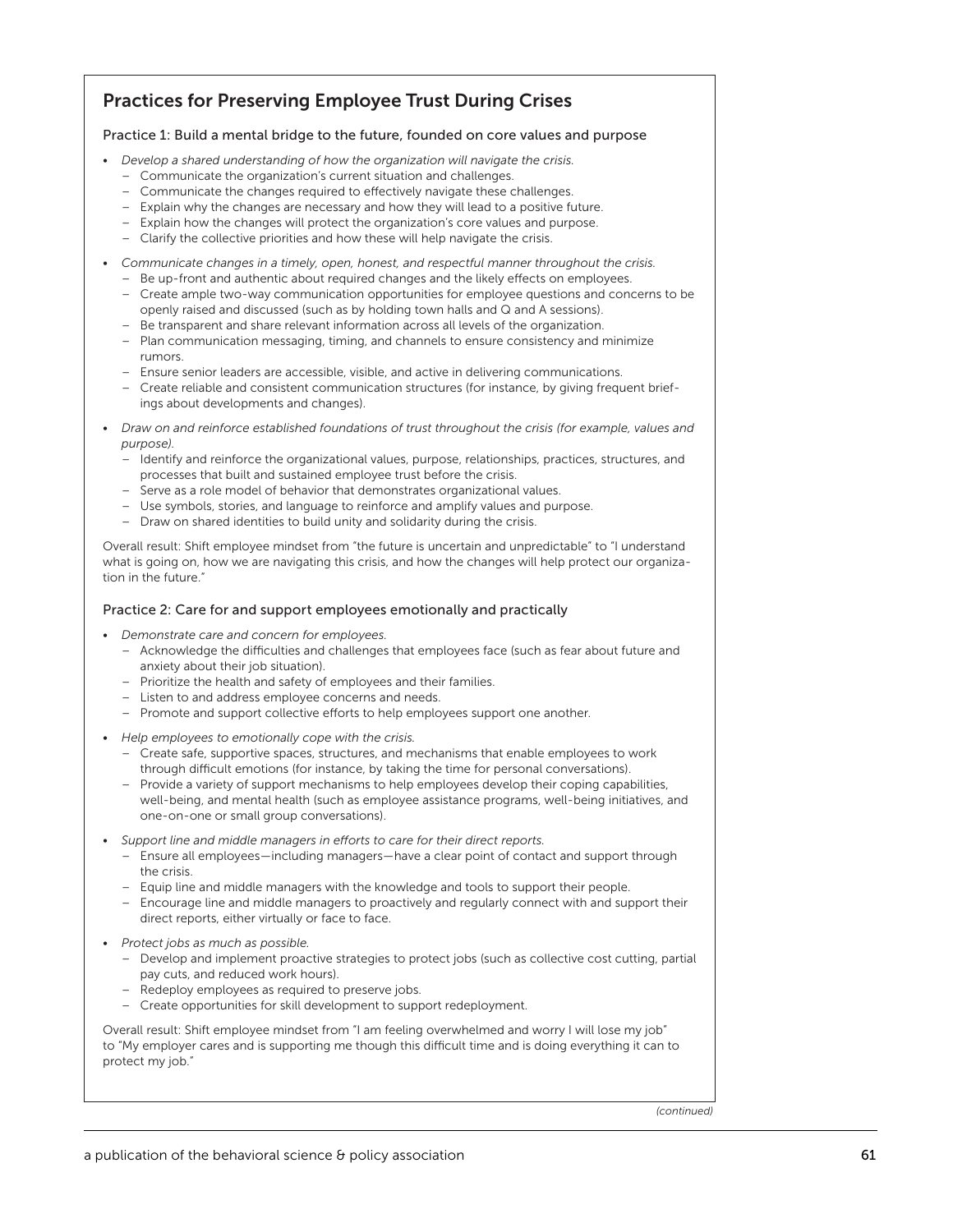## Practices for Preserving Employee Trust During Crises *(continued)*

#### Practice 3: Empower employees and treat them fairly

- *Involve employees in changes and decisions that affect them.*
	- Consult employees on changes and decisions affecting them throughout the process.
	- Communicate the ways that employee concerns and contributions have been considered.
	- Give employees choices regarding changes that affect them, when possible.
- *Ensure changes and decisions are implemented fairly.*
	- Ensure that fair, transparent procedures and processes are used consistently when changes are implemented and decisions are made (such as when redeployment and job losses become necessary).
	- Communicate decisions that affect employees promptly and openly.
	- Fully explain how and why decisions were made.
	- When cuts and loss of benefits are required, show how these are fairly distributed across the organization, including across management levels.
	- Treat employees with respect and dignity at all times.
- *Clarify and recognize employee efforts and contributions to navigating the crisis.*
	- Clarify the work each group of employees needs to prioritize through the crisis.
	- Regularly acknowledge collective and individual efforts and contributions.
	- Recognize the challenges employees have worked through to meet goals.
	- Acknowledge and thank employees when milestones and achievements are met.

Overall result: Shift employee mindset from "I have no control over or input into what happens and worry about how I will be treated" to "I am treated fairly through the changes, have a say in decisions that affect me, and am playing a role in helping the organization navigate this crisis."

sets. Each set is meant to shift employees' mindsets from a sense of uncertainty and vulnerability to a greater sense of predictability and confidence in their employers' trustworthiness (in other words, it supports employees' belief in their employers' benevolence, integrity, and ability). We also illustrate our points with examples of practices that were used successfully in the financial crisis and with quotes from our case study research.<sup>9</sup>

## Practice Set 1: Build a Mental Bridge to the Future, Founded on Core Values & Purpose

*"There was a massive fear of the unknown."*

*"We didn't know how it was going to affect the individual, the team, and the branch itself. It was unknown territory."*

*"I felt quite vulnerable . . . I didn't know what was in the future."*

*"It was like dropping off a cliff."*

The first set of practices figuratively builds a mental bridge for employees to walk over. The practices explain why the status quo of the past is no longer sustainable and present a path from the current crisis situation to a more secure future. Overall, they reduce vulnerability and uncertainty and demonstrate the organization's ability and integrity through developing a shared understanding of how the organization will navigate the crisis and through making it clear that the pathway will reinforce (rather than break from) the organization's core values and purpose. Building the mental bridge involves communicating openly and honestly with employees about how the present crisis is affecting the organization and the challenges it creates, about the changes and priorities that are required to overcome these challenges and to maintain the organization's viability, and about how these changes will reinforce and protect the organization's established values and purpose and lead to a more positive future.9,13

Achieving this shared understanding requires regular, meaningful, open, and authentic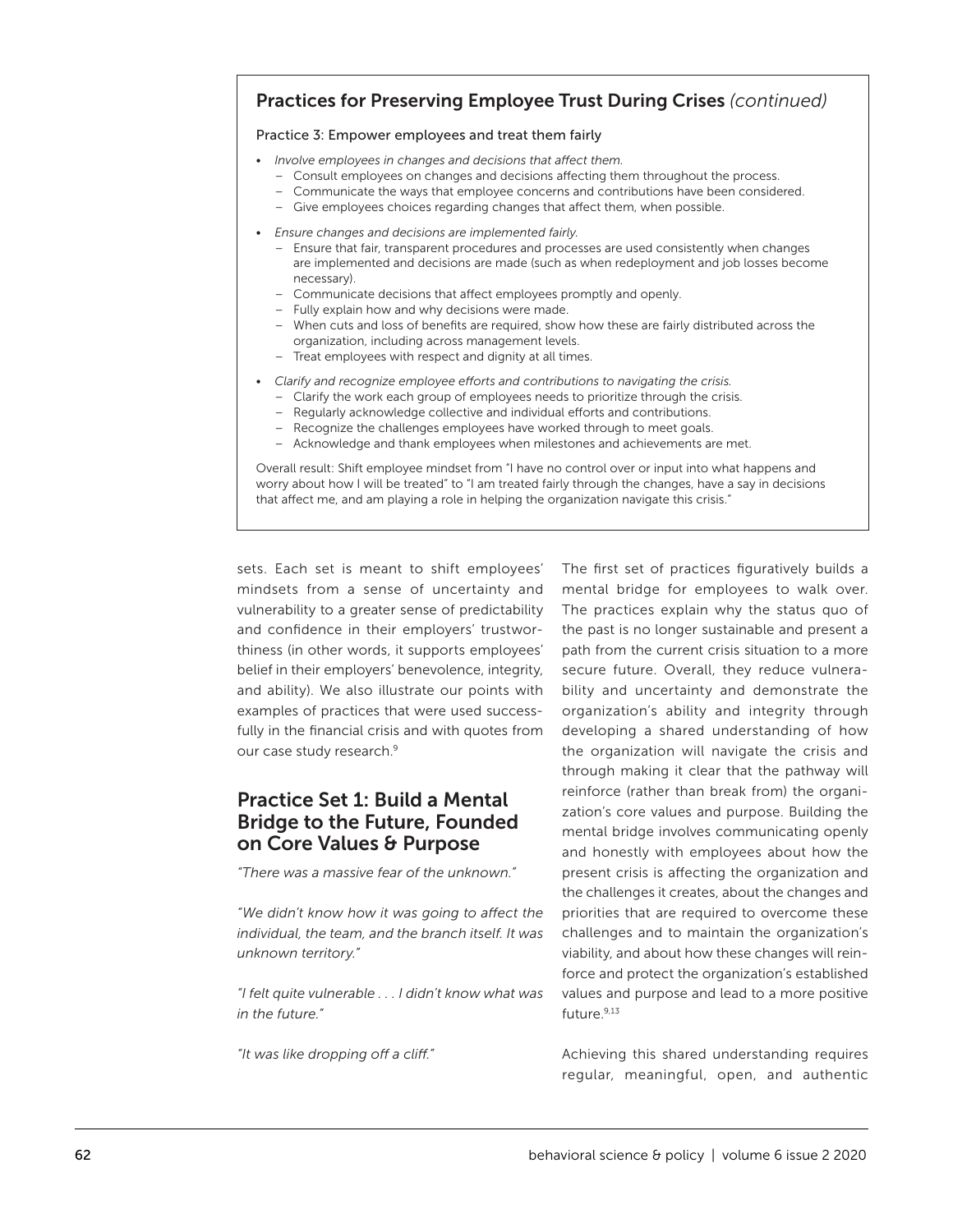two-way communication.<sup>20</sup> Communication channels and timing need to be actively planned and coordinated across the various parts of the organization to ensure their consistency and minimize inaccurate retellings and unhelpful rumors. Our research highlights the importance of treating all employees as adults and being up-front and honest about the likely impacts of the crisis and the associated changes rather than offering false reassurances or sugarcoating the situation. As one executive put it, "It's about being scrupulously honest with everything*.*" When employees are well-informed and their expectations of their employer are managed through the provision of timely, transparent, and accurate information, they are more likely to trust their employer and accept and engage with organizational changes.<sup>21-23</sup> In contrast, poorly communicated changes can be perceived as a violation of trust and can lead to anger that exposes the organization to further risk, including sabotage or theft.24–26

Senior leaders' visibility and accessibility when communicating about the crisis and changes are also important.11,13,14 Several of the organizations we studied in response to the 2009 financial crisis used town halls delivered by senior executives alongside leaders of local sites as vehicles for communicating the organization's response to the crisis and creating meaningful two-way communication. A senior manager of a large U.K. retailer that preserved trust during the global financial crisis described the communication strategy his organization used:

We went on roadshows around the country. The managing director of every shop stood alongside a Board member and shared the vision and the interpretation of that vision for their shop of the business. It was a stark realization that if sales were going to be flat and costs continued to rise—he called it his pincer movement—that only one thing was going to happen to our profit. It really garnered the troops around the fact that we were going to have to face tough decisions, but there was an incredibly rational reason why.

This honest, personalized communication facilitated trust ("We trust the management because they are showing us hard, cold facts") and created a shared acceptance of the changes ("Everyone realized what needed to be done"). Although the COVID-19 pandemic has constrained face-to-face gatherings, these practices can be adapted to a virtual format, such as through video-conferencing tools and chat functions.

Central to reducing uncertainty is drawing on and reinforcing the familiar, established foundations of trust that already exist in the organization. These trust foundations are unique to each organization and include the values, purpose, relationships, practices, organizational structures, and processes that built and sustained employee trust before the crisis*.* 9 For example, in one government agency we studied, trust was founded strongly on principles of fairness, integrity, and professional respect. In a manufacturing business, employee trust was based on a unionized culture and the strong relationships between line managers, workers, and trade unions at the local plant level. These trust foundations highlight what the organization needs to protect and continue to do to preserve employees' trust.

Our research shows it is important for leaders to take the time to identify the unique foundations of trust in their organization and then make it clear that these foundations persist, reinforcing that message in their communications while planning for change, behaviors, and interactions during the crisis.<sup>9</sup> These actions help to bring familiar and trust-inducing concepts into the present uncertain context. For example, in the manufacturing business referred to in the previous paragraph, leaders recognized that good union relations were critical for employee trust and, hence, drew heavily on their established communication and consultation practices with the unions as they planned and implemented the changes. Values and shared purpose become important symbols that can galvanize and unify employees and provide hope and motivation during difficult times, thereby facilitating trust.<sup>13</sup> Having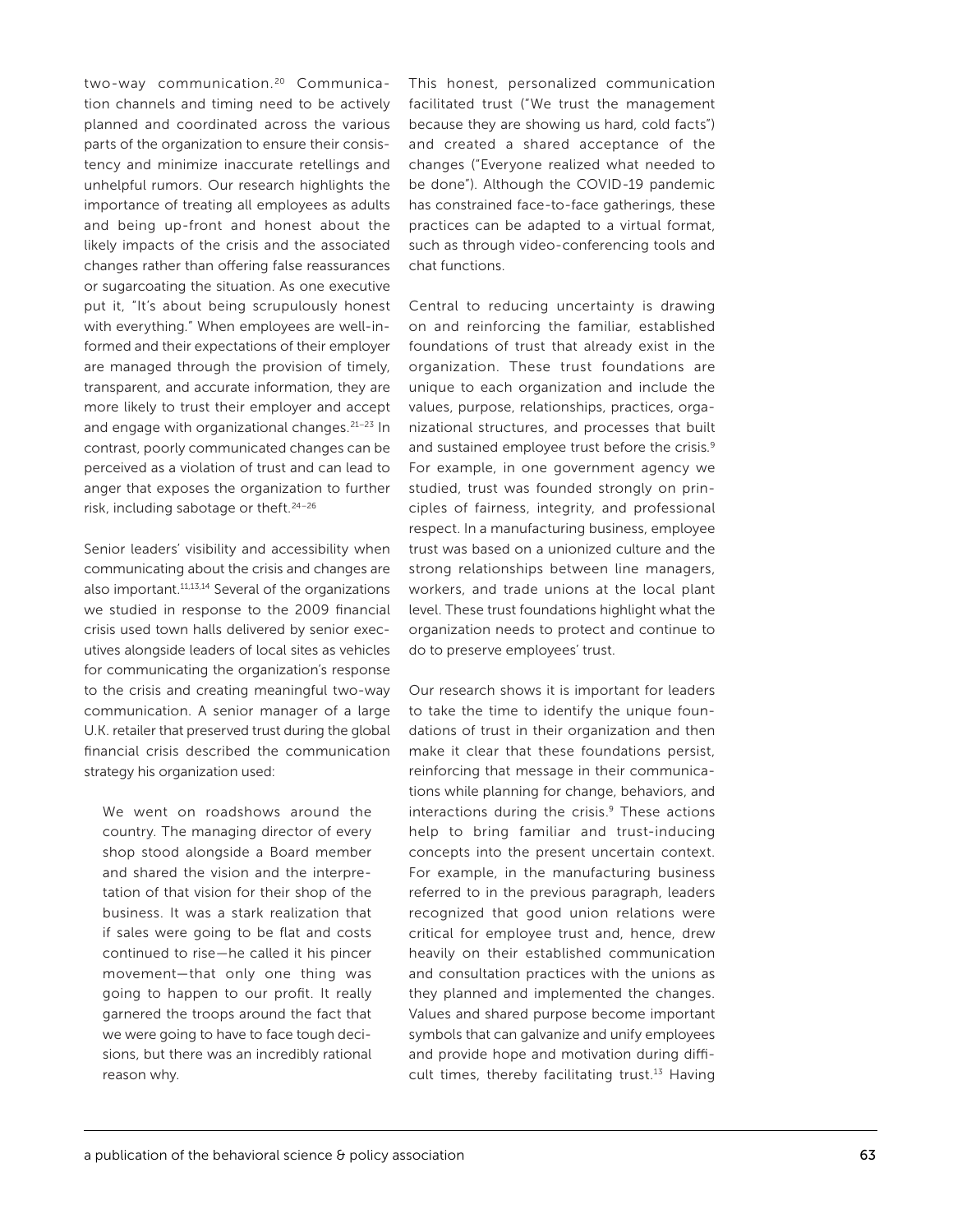top leaders serve as role models by acting according to these core values is particularly necessary during crises, setting the tone for how the wider organization should respond (for instance, in terms of how employees are cared for and respected).9,13 Our research shows that leaders who saw themselves as protectors and stewards of the organization's core values and purpose during the crisis were most successful at preserving organizational trust.

In sum, these practices shift employees from feeling "the future is uncertain and unpredictable" to "I understand what is going on and how we will navigate the crisis in a way that helps protect our organization and what we stand for." The practices also powerfully demonstrate the organization's ability and integrity.

## Practice 2: Care for & Support Employees Emotionally & Practically

*"There was a great deal of nervousness and anxiety."*

"*I was worrying for my job."*

*"I felt quite vulnerable."*

The second set of practices focuses on reducing vulnerability and demonstrating benevolence by caring for and supporting employees and helping them cope emotionally with the uncertainty and ambiguity of the crisis. This coping support includes assisting employees in working through emotions commonly triggered by crises, such as fear, anxiety, and vulnerability.27 Such emotions can overwhelm and disrupt thinking<sup>28</sup> and threaten ongoing relationships.<sup>29</sup> Creating safe social environments and support mechanisms that make employees feel cared for and like their emotional needs take priority can help them to recognize and work through their fears and other feelings and develop their coping strategies and capabilities.<sup>30,31</sup>

Promoting managerial, peer, and collective efforts that demonstrate care and concern for one another is important for workplace resilience.<sup>32</sup> Grand gestures are not necessary. Instead, simple but authentic actions, such as acknowledging people's difficulties and challenges, being accessible to staff, and taking the time to regularly check in and ask how things are going are all important trust-inducing ways to provide support. $33$  As one manager recounted, her "diary was just cleared" as affected employees became her priority over "every other appointment" during the crisis. Managers should be aware that individuals will vary widely in their experience of the crisis. For some employees, it will have a minimal, perhaps even a positive impact. For others, it will be hugely disruptive and transformative, changing their perceptions of and confidence in themselves, their relationships, and possibly their philosophy of life. For this latter group, it is important to recognize that longer term specialized support and assistance may be required.<sup>28</sup>

During a crisis, demonstrating that people and their health and well-being come first must be a priority. Line managers and middle managers are essential to supporting and caring for employees and are often tasked with the day-to-day implementation of changes relating to their people. They are the face of the organization for most employees, and their importance in preserving trust is likely to be magnified by the virtual work arrangements and limited social contact imposed by the COVID-19 pandemic. Conversely, line and middle managers who fail to support employees can undermine two-way communication and efforts to preserve trust.34 More specifically, having trusted managers can enhance employees' sense of security, acceptance of change, and continuance of positive work behaviors.<sup>2,35,36</sup> That being the case, organizations must support and coach line and middle managers and encourage them to connect proactively and regularly with their direct reports. Aid to these leaders should include equipping them with the tools and knowledge they need to support their people effectively and also supporting the leaders in managing their own emotions and well-being during the crisis.<sup>37</sup>

Job security and employment conditions will rank high among employees' concerns. One of the strongest demonstrations of care and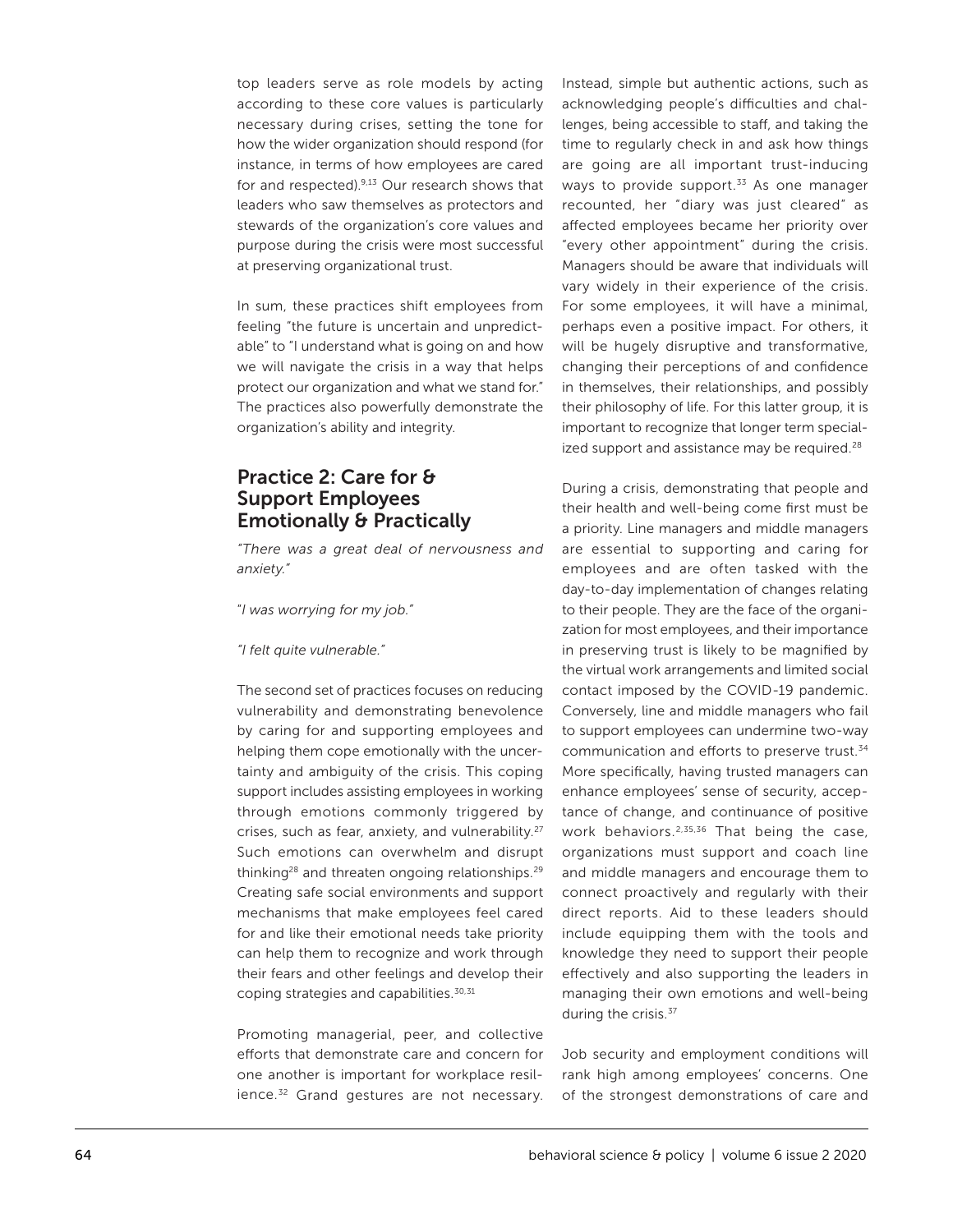support in a crisis, then, is protecting their jobs.14 Work arrangements are often amended in response to crises, particularly work hours, rewards, and benefits. Organizational strategies and actions that prioritize the protection of jobs are of central importance to the preservation of trust.<sup>9</sup> Our research reveals that the organizations that best preserved trust implemented a range of strategies designed to minimize job losses, including across-the-board cost cutting, reductions in pay, reduced work hours, leave without pay, sabbaticals, and redeployment plans.

Investing in retraining employees and expanding skills during downturns is also a strong demonstration of support and offers the added benefit of strengthening the organization's postcrisis capabilities. One organization we studied preserved trust during the global financial crisis by introducing a retraining and redeployment program called Switch. "Switch," said one manager*,* "stands for 'staff, working, in, transition in change.' It's a strengths-based framework, assessing [employees'] strengths and moving them from a job that they are currently doing to a role that we need them to do in the future." This program was perceived by employees as "evidence that they do actually care" and "are doing the best they can for employees."

In sum, as a group, these practices can help employees shift from feeling overwhelmed, insecure, and alone in coping with the crisis to feeling reassured that their employer cares about and is supporting them and is doing everything possible to protect jobs. The practices particularly demonstrate the organization's benevolence.

## Practice 3: Empower Employees & Treat Them Fairly

*"We have a really consistent approach which means that everyone is treated fairly. . . that's really important in terms of trust."*

The third set of practices aims to further reinforce employees' faith in the organization's integrity and benevolence and reduce feelings of vulnerability by consulting employees, involving

them in decisions and changes that affect them, and treating them fairly. Empowerment and participation in decisionmaking powerfully support trust in times of disruption.9,38,39 Such involvement can reduce vulnerability by giving employees a sense of control, and it enhances their engagement, well-being, and acceptance of changes.<sup>7,40</sup> Fostering two-way communication and gaining employees' input can also help in identifying and rectifying problems, oversights, and omissions in the planning and implementation of any changes. Recognizing each employee's unique needs and situation and giving them choices in decisions that affect their work arrangements and benefits help preserve trust.<sup>9</sup> For example, to avoid outright layoffs in response to the financial crisis, a U.K. law firm developed an innovative voluntary program called Flex that empowered employees to choose from a menu of work contract change options (such as reduced hours or taking a sabbatical). Over 95% of employees opted in and changed their contracts, with the organization subsequently receiving multiple prominent awards for this program.14

One of the most consistent findings in behavioral science research is the importance of fairness for building and preserving trust.<sup>41,42</sup> Organizations often face insidious choices in crises (such as layoffs versus pay reductions), and diligently ensuring that fair and transparent processes and procedures are consistently followed when making and implementing such decisions is critical to ongoing trust.<sup>43</sup> So is openly and transparently explaining how these decisions were made and how the pain of these decisions is collectively and fairly distributed across the organization. This openness further builds solidarity in the face of adversity by signaling "we are all in this together."<sup>9</sup> In contrast, perceived favoritism and self-serving decisions undermine the trust of layoff survivors and the ability of laid-off workers to trust subsequent employers,<sup>44</sup> fueling cynicism and disengagement.<sup>45</sup>

Authentically acknowledging the collective and individual efforts and contributions of employees throughout a crisis is important for trust, morale, and ongoing engagement.<sup>9,14,46</sup>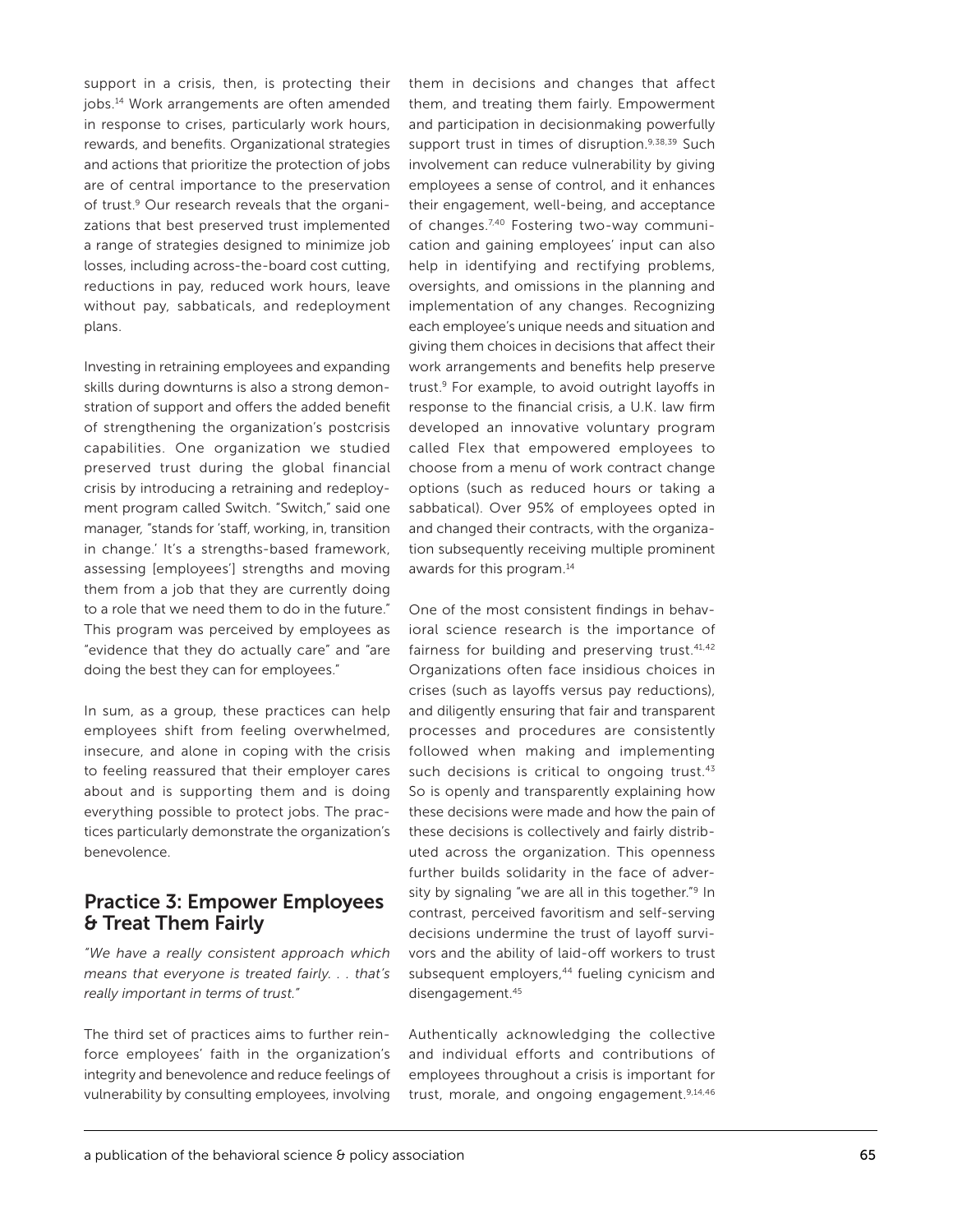For example, the CEO of one of the United Kingdom's largest independent pharmacy chains personally handwrote notes thanking employees for their work. Such recognition leads employees to feel trusted and reinforces for them that their individual contributions are important to helping the organization navigate the crisis.

In sum, this third set of practices helps shift employees from a vulnerable to an empowered mindset and gives them confidence that they have a say in key decisions that affect them and that are being treated fairly. Meanwhile, the practices demonstrate organizational benevolence and integrity.

## Conclusion

In contexts of crises and disruption, the preservation of employee trust in their organizations is vitally important to weathering the upheaval. Our research shows that employee trust can be not only preserved but even enhanced during times of crisis. However, preserving trust depends on organizational leaders and managers proactively and consistently engaging over time in the practices we have outlined in this article. Collectively, the practices offer a way for leaders to preserve trust by reducing employees' sense of uncertainty and vulnerability (that is, their perceived risk) and demonstrating the organization's trustworthiness in the response to the crisis.

The process of preserving trust is fraught with challenges, and leaders often make mistakes along the journey. However, by acting with authenticity, integrity, and humanity, leaders who diligently expend the effort to retain trust and stay true to organizational values and purpose through difficult times are likely to garner support and have errors forgiven. The silver lining to the hard work spent on preserving trust through a crisis is enhanced organizational agility and the resilience to navigate and bounce back from the crisis, as well as employees' trust in the organization's ability to respond to future crises.

## author affiliation

Gillespie: University of Queensland. Searle: University of Glasgow. Gustafsson and Hailey: University of Bath. Corresponding author's e-mail: [n.gillespie1@uq.edu.au.](mailto:n.gillespie1@uq.edu.au)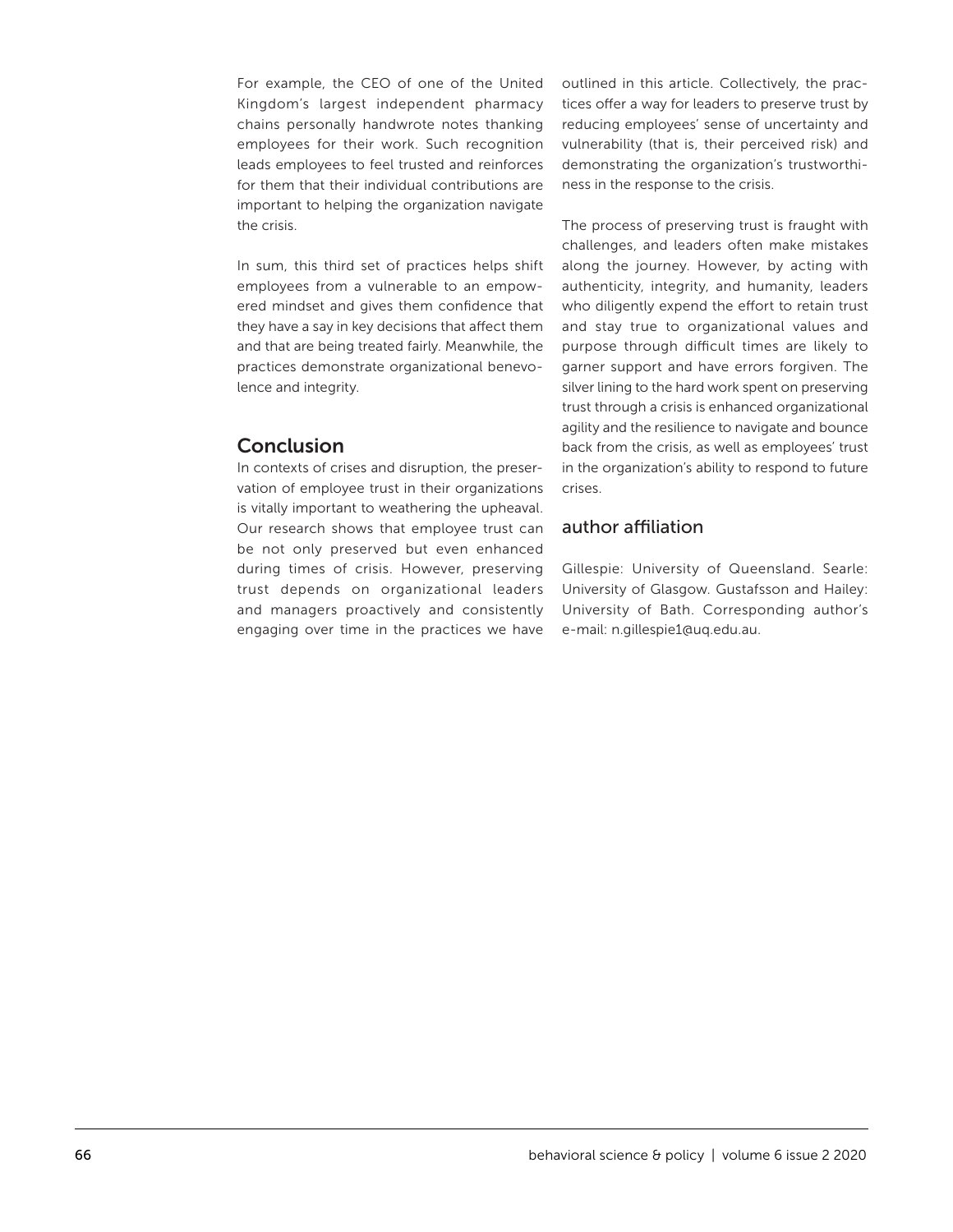### references

- 1. Dirks, K. T., & Ferrin, D. L. (2001). The role of trust in organizational settings. *Organization Science, 12,* 450–467.
- 2. Dirks, K. T., & Ferrin, D. L. (2002). Trust in leadership: Meta-analytic findings and implications for research and practice. *Journal of Applied Psychology, 87,* 611–628.
- 3. Fulmer, C. A., & Gelfand, M. J. (2012). At what level (and in whom) we trust: Trust across multiple organizational levels. *Journal of Management, 38,* 1167–1230.
- 4. De Jong, B. A., Dirks, K. T., & Gillespie, N. (2016). Trust and team performance: A meta-analysis of main effects, moderators, and covariates. *Journal of Applied Psychology, 101,* 1134–1150.
- 5. Balogun, J., Hope Hailey, V., & Gustafsson, S. (2015). *Exploring strategic change* (4th ed.). Pearson Education.
- 6. McLain, D. L., & Hackman, K. (1999). Trust, risk, and decision-making in organizational change. *Public Administration Quarterly, 23,* 152–176.
- 7. Mishra, A. K., & Spreitzer, G. M. (1998). Explaining how survivors respond to downsizing: The roles of trust, empowerment, justice and work redesign. *Academy of Management Review, 23,* 567–588.
- 8. Oreg, S., Bartunek, J. M., Lee, G., & Do, B. (2018). An affect-based model of recipients' responses to organizational change events. *Academy of Management Review, 43,* 65–86.
- 9. Gustafsson, S., Gillespie, N. A., Searle, R., Hope Hailey, V., & Dietz, G. (2020). Preserving organizational trust during disruption. *Organization Studies.* Advance online publication. [https://doi.](https://doi.org/10.1177/0170840620912705) [org/10.1177/0170840620912705](https://doi.org/10.1177/0170840620912705)
- 10. Gillespie, N., Dietz, G., & Lockey, S. (2014). Organizational reintegration and trust repair after an integrity violation: A case study. *Business Ethics Quarterly, 24,* 371–410.
- 11. Dietz, G., & Gillespie, N. (2011). *Building and repairing organizational trust*. Institute of Business Ethics.
- 12. Dietz, G., & Gillespie, N. (2012). *The recovery of trust: Case studies of organizational failures and successful trust repair*. Institute of Business Ethics.
- 13. Gillespie, N., & Dietz, G. (2009). Trust repair after an organization-level failure. *Academy of Management Review, 34,* 127–145.
- 14. Hope-Hailey, V., Searle, R., & Dietz, G. (with Abbotson, S., Robinson, V., McCartney, C., & Wright, B.). (2012). *Where has all the trust*

*gone? Stewardship, leadership and governance.* Chartered Institute of Personnel and Development.

- 15. Weibel, A., Den Hartog, D., Gillespie, N., Searle, R., Six, F., & Skinner, D. (2016). How do controls impact employee trust in the employer? *Human Resource Management, 55,* 437–462.
- 16. Searle, R., Den Hartog, D., Weibel, A., Gillespie, N., Six, F., Hatzakis, T., & Skinner, D. (2011). Trust in the employer: The role of high involvement work practices and procedural justice in European organisations. *International Journal of Human Resource Management, 22,* 1068–1091.
- 17. Mayer, R. C., Davis, J. H., & Schoorman, F. D. (1995). An integrative model of organizational trust. *Academy of Management Review, 20,* 709–734.
- 18. Colquitt, J. A., Scott, B. A., & LePine, J. A. (2007). Trust, trustworthiness, and trust propensity: A meta-analytic test of their unique relationships with risk taking and job performance. *Journal of Applied Psychology, 92,* 909–927.
- 19. Snow, S. (2020, April 27). The common approach to earning trust completely backfires on leaders. *Forbes.* https:/[/www.forbes.com/sites/](https://www.forbes.com/sites/shanesnow/2020/04/27/this-common-approach-to-earning-trust-completely-backfires-on-leaders/#47f8735f2fcb) [shanesnow/2020/04/27/this-common](https://www.forbes.com/sites/shanesnow/2020/04/27/this-common-approach-to-earning-trust-completely-backfires-on-leaders/#47f8735f2fcb)[approach-to-earning-trust-completely](https://www.forbes.com/sites/shanesnow/2020/04/27/this-common-approach-to-earning-trust-completely-backfires-on-leaders/#47f8735f2fcb)[backfires-on-leaders/#47f8735f2fcb](https://www.forbes.com/sites/shanesnow/2020/04/27/this-common-approach-to-earning-trust-completely-backfires-on-leaders/#47f8735f2fcb)
- 20. Vosse, B. J. F., & Aliyu, O. A. (2018). Determinants of employee trust during organisational change in higher institutions. *Journal of Organizational Change Management, 31,* 1105–1118. [https://doi.org/10.1108/](https://doi.org/10.1108/JOCM-05-2017-0203) [JOCM-05-2017-0203](https://doi.org/10.1108/JOCM-05-2017-0203)
- 21. van den Heuvel, S., Schalk, R., Freese, C., & Timmerman, V. (2016). What's in it for me? A managerial perspective on the influence of the psychological contract on attitude towards change. *Journal of Organizational Change Management, 29,* 263–292. [https://doi.org/10.1108/](https://doi.org/10.1108/JOCM-06-2015-0100) [JOCM-06-2015-0100](https://doi.org/10.1108/JOCM-06-2015-0100)
- 22. van den Heuvel, S., Schalk, R., & van Assen, M. A. L. M. (2015). Does a wellinformed employee have a more positive attitude toward change? The mediating role of psychological contract fulfillment, trust, and perceived need for change. *The Journal of Applied Behavioral Science, 51,* 401–422. [https://](https://doi.org/10.1177/0021886315569507) [doi.org/10.1177/0021886315569507](https://doi.org/10.1177/0021886315569507)
- 23. Yue, C. A., Men, L. R., & Ferguson, M. A. (2019). Bridging transformational leadership, transparent communication, and employee openness to change: The mediating role of trust. *Public Relations*

*Review, 45,* Article 101779. [https://doi.](https://doi.org/10.1016/j.pubrev.2019.04.012) [org/10.1016/j.pubrev.2019.04.012](https://doi.org/10.1016/j.pubrev.2019.04.012)

- 24. Griep, Y., & Vantilborgh, T. (2018). Let's get cynical about this! Recursive relationships between psychological contract breach and counterproductive work behaviour. *Journal of Occupational and Organizational Psychology, 91,* 421–429. [https://doi.](https://doi.org/10.1111/joop.12201) [org/10.1111/joop.12201](https://doi.org/10.1111/joop.12201)
- 25. Griep, Y., & Vantilborgh, T. (2018). Reciprocal effects of psychological contract breach on counterproductive and organizational citizenship behaviors: The role of time. *Journal of Vocational Behavior, 104,* 141–153. <https://doi.org/10.1016/j.jvb.2017.10.013>
- 26. Searle, R. H., & Rice, C. (2018). *Assessing and mitigating the impact of organisational change on counterproductive work behaviour: An operational (dis)trust based framework.* Centre for Research and Evidence on Security Threats. [https://crestresearch.ac.uk/projects/](https://crestresearch.ac.uk/projects/counterproductive-work-behaviour) [counterproductive-work-behaviour](https://crestresearch.ac.uk/projects/counterproductive-work-behaviour)
- 27. Barclay, L. J., & Kiefer, T. (2017). In the aftermath of unfair events: Understanding the differential effects of anxiety and anger. *Journal of Management, 45,* 1802–1829. [https://](https://doi.org/10.1177/0149206317739107) [doi.org/10.1177/0149206317739107](https://doi.org/10.1177/0149206317739107)
- 28. Maitlis, S. (2020). Posttraumatic growth at work. *Annual Review of Organizational Psychology and Organizational Behavior, 7,* 395–419. [https://doi.org/10.1146/](https://doi.org/10.1146/annurev-orgpsych-012119-044932) [annurev-orgpsych-012119-044932](https://doi.org/10.1146/annurev-orgpsych-012119-044932)
- 29. Barclay, L. J., & Kiefer, T. (2014). Approach or avoid? Exploring overall justice and the differential effects of positive and negative emotions. *Journal of Management, 40,* 1857–1898. [https://](https://doi.org/10.1177/0149206312441833) [doi.org/10.1177/0149206312441833](https://doi.org/10.1177/0149206312441833)
- 30. Sloan, P., & Oliver, D. (2013). Building trust in multi-stakeholder partnerships: Critical emotional incidents and practices of engagement. *Organization Studies, 34,* 1835–1868.
- 31. Williams, M. (2007). Building genuine trust through interpersonal emotion management: A threat regulation model of trust and collaboration across boundaries. *Academy of Management Review, 32,* 595–621.
- 32. Olekalns, M., Caza, B. B., & Vogus, T. J. (2020). Gradual drifts, abrupt shocks: From relationship fractures to relational resilience. *Academy of Management Annals, 14,* 1–28. [https://](https://doi.org/10.5465/annals.2017.0111) [doi.org/10.5465/annals.2017.0111](https://doi.org/10.5465/annals.2017.0111)